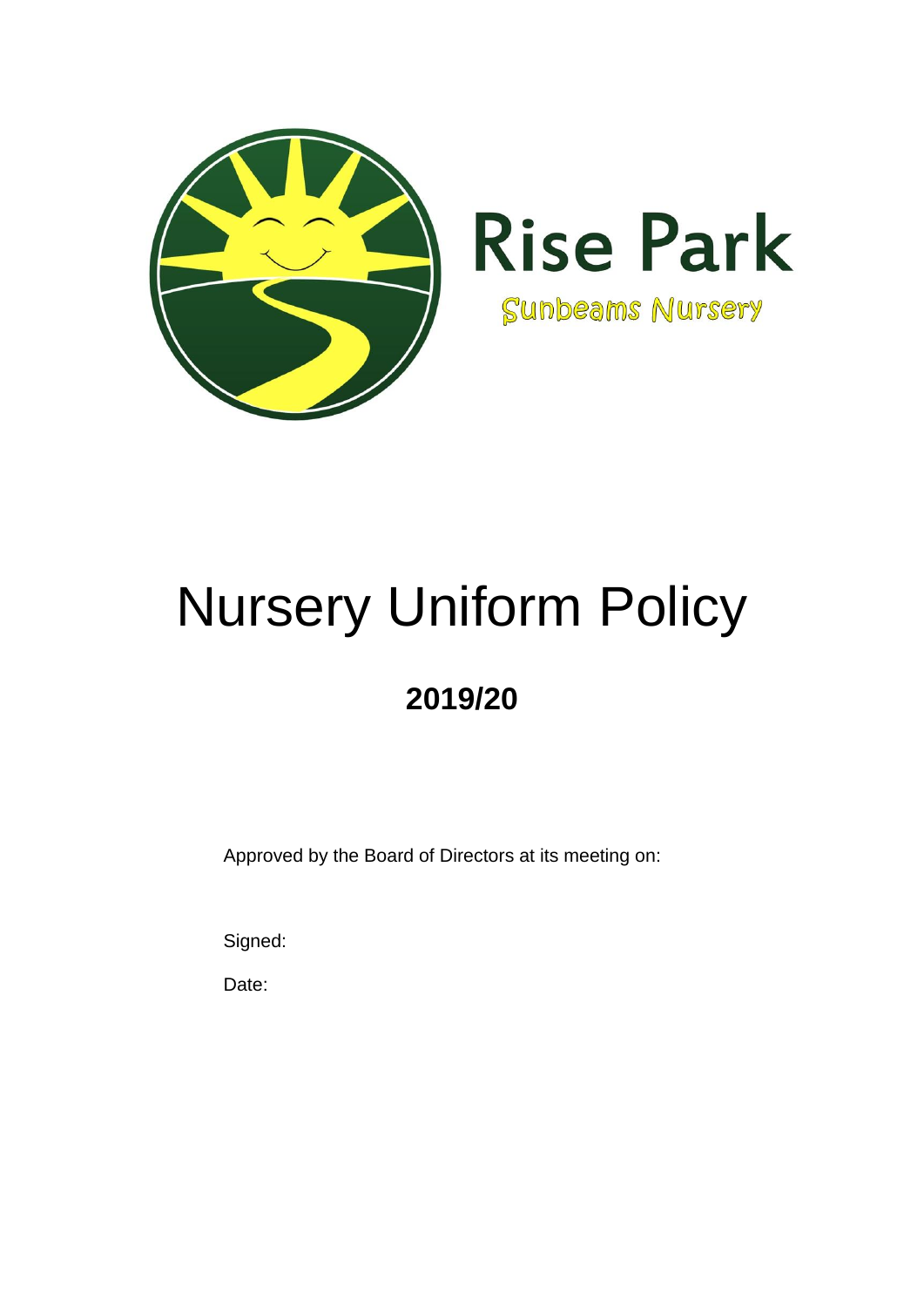

## **Nursery Uniform Policy Introduction**

It is our policy that all children should wear nursery uniform when attending nursery, or when participating in a nursery-organised event outside normal nursery hours.

### **Aims and objectives:**

Our policy is based on the notion that a nursery uniform:

- promotes a sense of pride in the nursery.
- engenders a feeling of community and belonging to the whole school.
- is practical and smart.
- identifies the children within the nursery.
- makes children feel equal to their peers in terms of appearance.

### **Please Note:**

• We ask that all children should be able to dress /undress themselves confidently. All clothes should be marked clearly with your child's name. Also please label PE bags, gloves, hats, coats, etc.

• It is useful, when your child starts school, to keep spare underwear in their PE bag as in the event of an accident, it is preferable that children are changed into their own clothing.

• Children are not allowed to wear any items of jewellery at Rise Park Nursery (see jewellery section).

• If you plan to have your child's ears pierced, please do this at the start of the summer break, to allow healing time. No earrings can be worn during physical development activities, and cannot be covered by plasters.

• For health and safety reasons children are not permitted to wear beaded hair braids, large or brightly coloured hair slides/scrunchies to school. Children with long hair should have their hair tied back. Any hair bands/slides must be black, brown or dark green.

• No nail polish on hands/feet is permitted in the nursery.

#### **Uniform**

Yellow Polo shirt. Bottle Green jogging trousers/skirt. Bottle Green sweatshirt Black shoes or sandals. Optional Bottle Green Fleece for use in the cooler months. **Jewellery**

On health and safety grounds we do not allow children to wear jewellery in our nursery. It is respectfully expected that you follow our strict policy with additional piercings; these are not allowed in nursery. The exceptions to this rule are small ear-ring studs in pierced ears, and